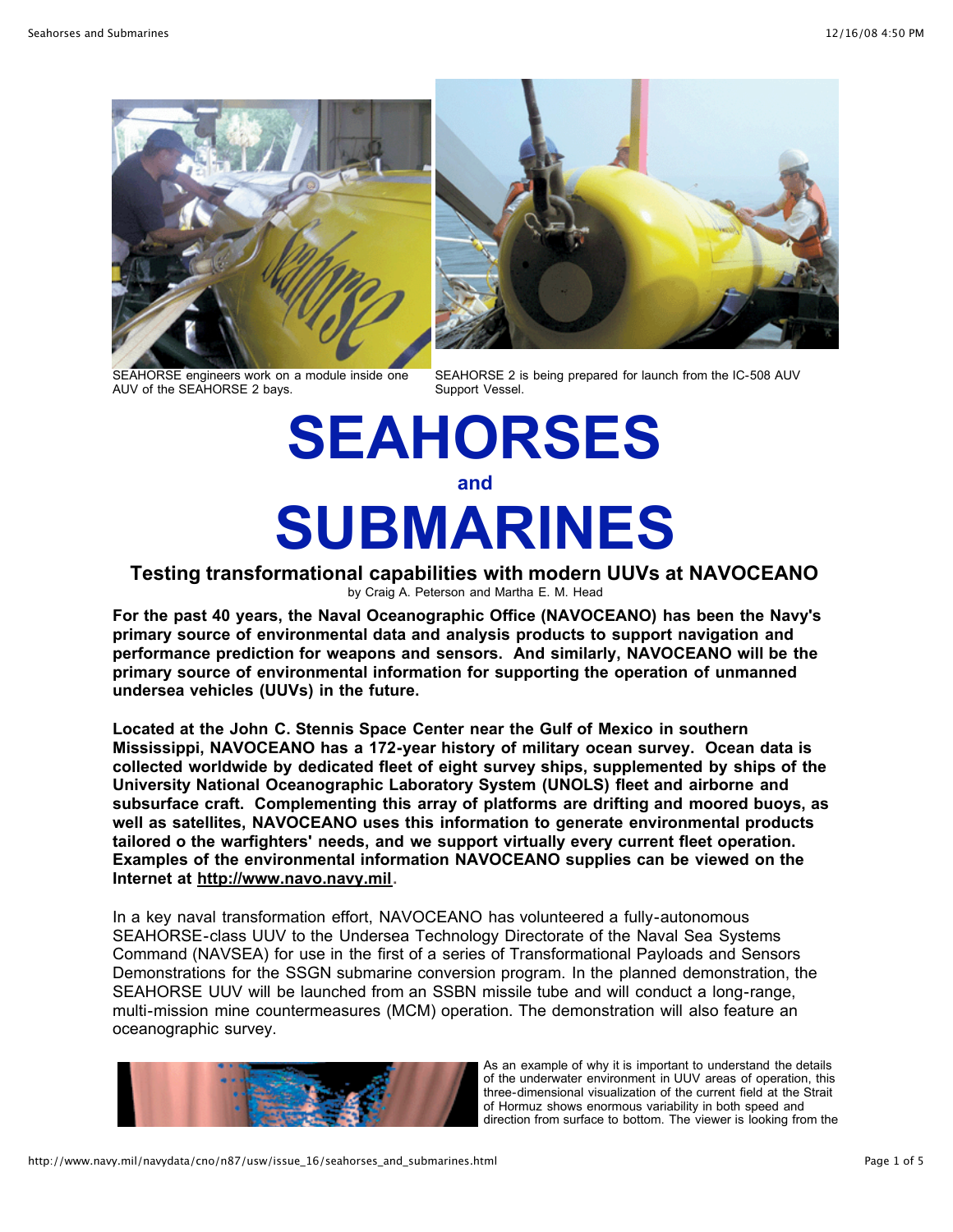

Gulf of Oman into the Arabian Gulf, and although the maximum depth of the strait is only 105 meters, the vertical scale is exaggerated here by a factor of over 1,000. NAVOCEANO's Shallow-Water Analysis and Forecast System (SWAFS) generated this prediction.

SEAHORSE was introduced recently by NAVOCEANO as an economical, longendurance, autonomous UUV for collecting

oceanographic data. It followed a technology program at the Defense Advanced Research Projects Agency (DARPA) that was transitioned to the Navy several years ago. Low cost and rapid development were possible largely because, for oceanographic missions, some military standards for robustness could be relaxed. SEAHORSE was developed at the Pennsylvania State University Applied Research Laboratory (Penn State ARL), which was able to leverage substantial previous work in UUVs and UUV propulsor technology.

These fully-autonomous UUVs are force multipliers for oceanographic survey ships collecting high quality data in the littoral regions of the world. Intended to operate primarily from the Navy's USNS Pathfinder (T-AGS-60)-class military survey ships, SEAHORSE has a sturdy, yet adaptable, design and the long endurance needed for both demanding ocean conditions and deployment from either platforms of opportunity or even shore stations.

Penn State ARL delivered SEAHORSE 1, the vehicle planned for the SSGN Demonstration, to NAVOCEANO in October 2000. It executed its first operational survey from USNS Bruce C. Heezen (T-AGS-64) a year later. The vehicle is presently equipped with a 150-kHz sidescan sonar, a 300-kHz acoustic Doppler current profiler, a mast-mounted global positioning system antenna, and an inertial navigation system. SEAHORSE 2 was delivered in October 2001 and is currently in underway testing. Penn State is also fabricating a third operational vehicle, SEAHORSE 3.

SEAHORSE construction is modular to facilitate field maintenance, rapid mission turnaround, and payload flexibility. With an integrated afterbody for propulsion and hydrodynamic control, plus variable ballast systems fore and aft, the UUV can execute a variety of high-level commands, such as maintaining a constant depth, course, and speed; navigating between waypoints; and conducting search and survey patterns. Typical mission operating depths range from 15 to 1,000 feet, with endurance up to 72 hours. SEAHORSE vehicles are 28 feet long, slightly more than three feet in diameter, and weigh 10,500 pounds. Standard alkaline batteries (D-cells) power the vehicle, allowing a 300-mile range. NAVOCEANO plans to transition to rechargeable lithium-ion battery technology in the near future.

#### **SSGN Mission Demonstration**

NAVSEA will deploy SEAHORSE in January 2003 from a USS *Ohio* (SSBN- 726)-class submarine. In addition to demonstrating the feasibility of launching a SEAHORSE-size vehicle from an SSBN's missile tubes, Experiment "Giant Shadow" will illustrate how the combination of Special Operations Forces, unmanned vehicles (both airborne and underwater), and an SSGN can provide the joint commander with new capabilities . The "Forward Pass Consortium" was selected by NAVSEA to conduct the demonstration. Consortium members are Raytheon Corporation, General Dynamics Electric Boat, Boeing, and Rite-Solutions. Besides NAVOCEANO, other participants in this demonstration include Penn State ARL and the Naval Undersea Warfare Center facilities at Newport, Rhode Island and Keyport, Washington.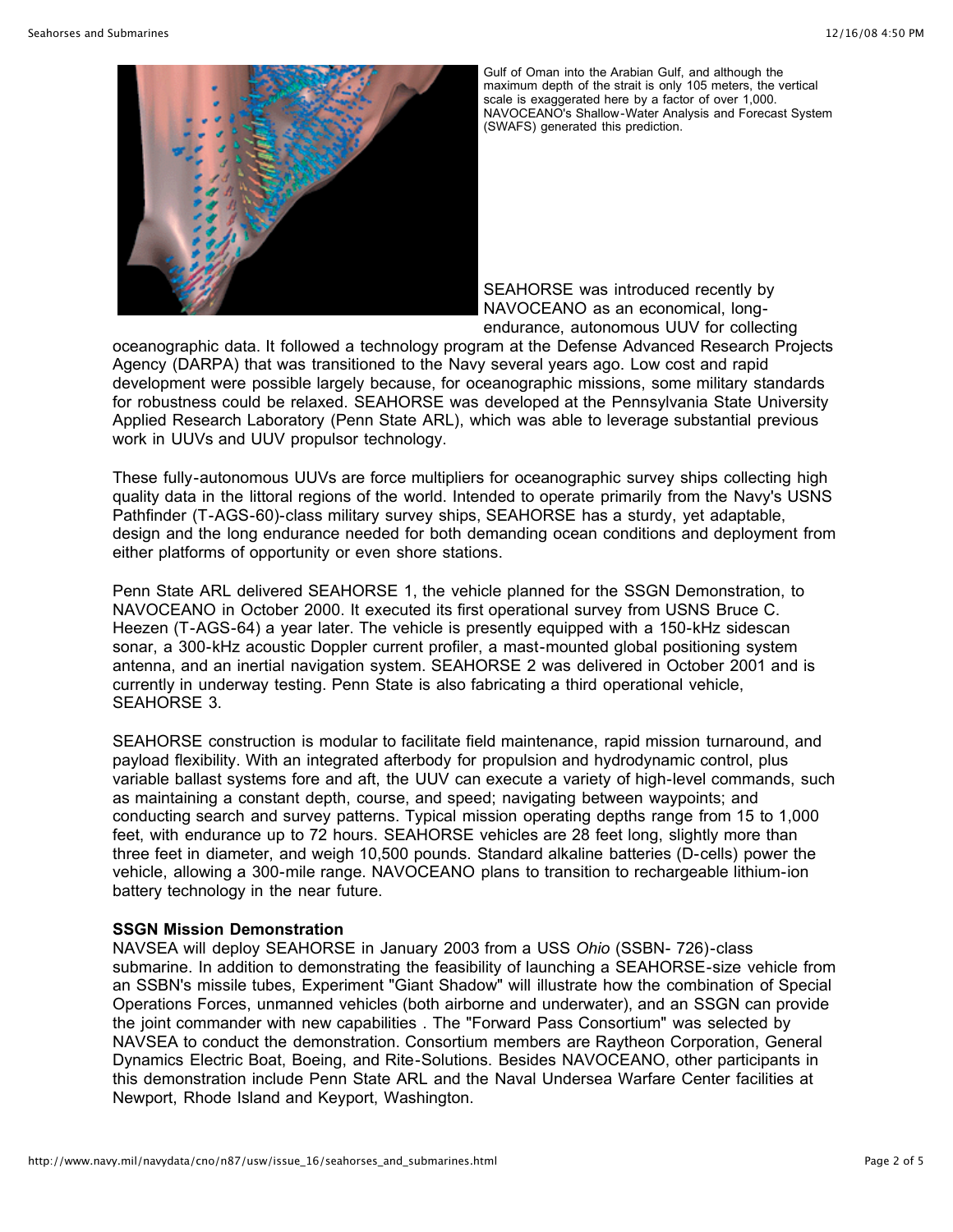

This computer-aided rendering of SEAHORSE shows its modular battery and payload bays. The vehicle is nearly 28 feet long by 38 inches in diameter and weighs nearly five tons. Mission range is 300 nautical miles, and endurance is 72 hours.

SEAHORSE will deploy vertically from a TRIDENT missile tube on the SSBN, rotate to its normal horizontal configuration, and then swim up to 200 miles before launching a simulated mission payload at a predetermined point. Oceanographic data and sidescan sonar images will be collected during the mission. Then SEAHORSE will be recovered onto a T-AGS-60-class military survey ship, much as it would be in a conventional oceanographic mission.

#### **NAVOCEANO's UUV Forerunners**

NAVOCEANO has strong ties to government, commercial, and academic organizations with UUV interests. These ties facilitate an active, affordable program for oceanographic and bathymetric measurements.

For many years, NAVOCEANO has used tethered or towed unmanned vehicles for undersea exploration. Side-scan sonar, like the SeaMap system transitioned from a program at the University of Hawaii, is used for low- to medium-resolution surveys. Another example is the Towed Oceanographic Survey System (TOSS) developed at Woods Hole Oceanographic Institution (WHOI). TOSS is towed very near the sea floor (often just 5 meters above) for very high-resolution bottom mapping. It has side-scan sonar for acoustic images and both still and video optical cameras. For both of these systems, the towing cable provides mechanical control and maintains fiber-optic communications with the survey party.

In the late 1980s through mid-1990s, the semi-submersible ORCA vehicle, a diesel-powered, remotely-operated survey platform, provided NAVOCEANO some useful experience with vehicles that did not require a mechanical tether. The Naval Research Laboratory (NRL) and Chance and Chance, Incorporated (through an associated Cooperative Research and Development Agreement) led the adaptation of ORCA for oceanographic applications. The vehicle, though unmanned, was far from autonomous. It had to maintain "line-of-sight" radio communications with the mother ship, and since it operated at the surface, it had to be kept under constant visual observation to ensure the safety of local shipping. Later, the ORCA concept was adapted for the surface-ship Remote Minehunting System (RMS).

The Semi-Autonomous Mapping System (SAMS ) is a smaller, acoustically-controlled UUV capable of 12- hour mapping missions to a maximum depth of 20,000 feet. Here, it is prepared for launching from USNS *Bruce C. Heezen* (T-AGS-64).

NAVOCEANO's first fully autonomous UUV was transitioned in the late 1990s from the discontinued Defense Advanced Research Projects Agency (DARPA) pro g r a m mentioned above. The actual vehicle, designed and built at Draper Laboratories - and named Lazarus at NAVOCEANO - incorporated advanced technologies and offered long range and reliable autonomy. Although the DARPA vehicle's monolithic construction was not suitable for field maintenance aboard oceanographic ships, it served well on NAVOCEANO's Gulf of Mexico range to provide the experience that helped make the SEAHORSE class affordable and effective.



An earlier unmanned platform, the

Towed Oceanographic Survey System (TOSS) is typically trailed behind a survey ship and positioned as close as 15 meters above the bottom to do high - resolution mapping.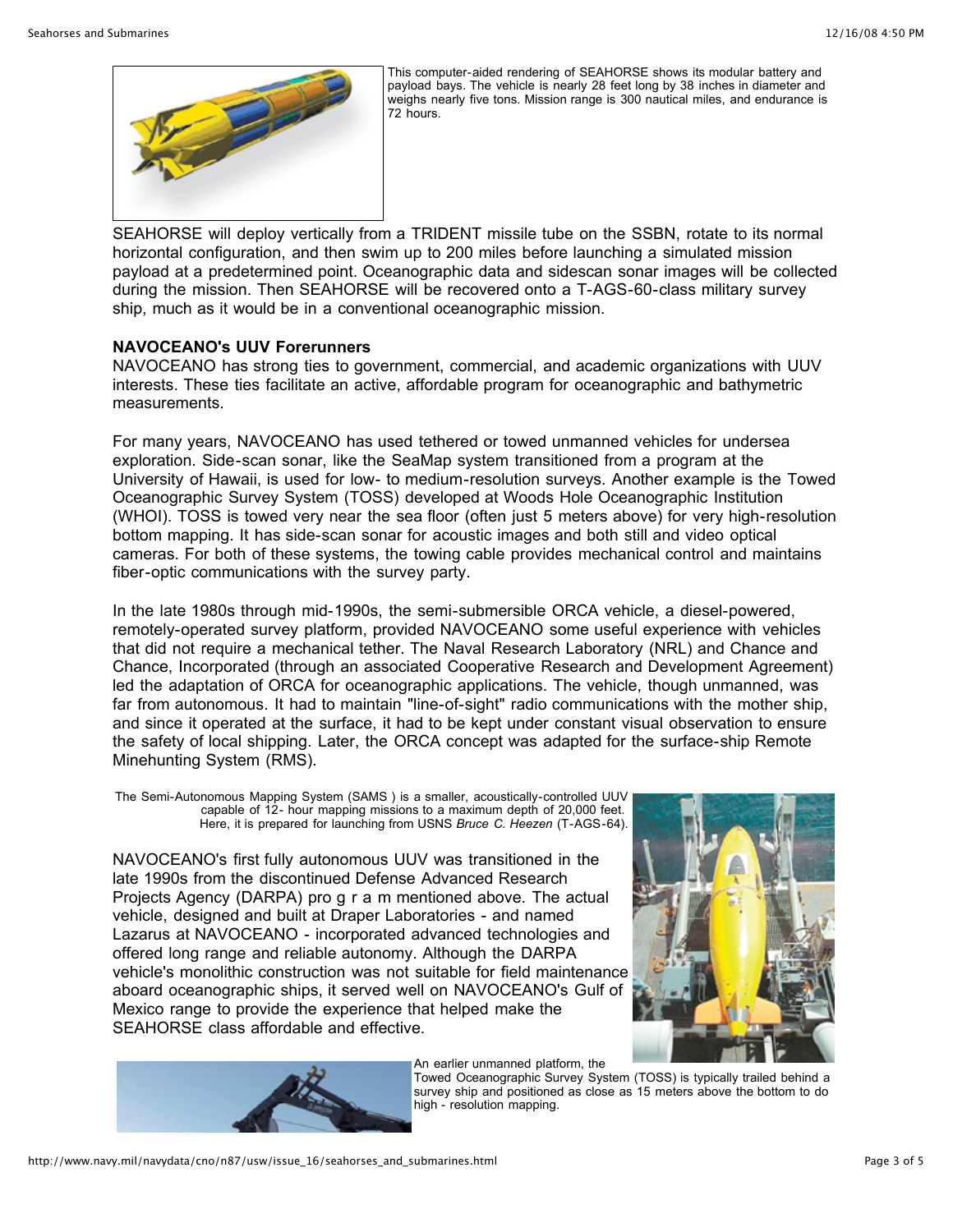

Currently, the SEAHORSE group of vehicles, including the SSGN demonstration's SEAHORSE 1, is the backbone of NAVOCEANO's untethered fleet. However, a semi-autonomous UUV, the Semi Autonomous Mapping

System (SAMS), is also being acquired from WHOI. SAMS is an outgrowth of Woods Hole's Remote Environmental Monitoring UnitS (REMUS) program and will operate primarily in conjunction with TOSS surveys. It is "full-ocean-depth" capable (i.e., to 20,000 feet) and has 12 hour endurance. SAMS could readily be converted for fully autonomous operation, but it is now designed for use within a coned-shaped volume of acoustic control transmissions under an oceanographic ship. Like TOSS, it will collect high-resolution side-scan images by working very near the bottom. SAMS has completed in-water testing with deployment from a T-AGS-60 platform. Its first operational survey with full operating capability will be in May 2003. Information on SEAHORSE and other NAVOCEANO UUV projects are also available on the Web site noted previously.

To maintain close ties with industry and academia, NAVOCEANO, along with its second-echelon command, Commander, Naval Meteorology and Oceanography Command (COMNAVMETOCCOM) , and the Office of Naval Research, sponsor biannual Autonomous UUV (AUV) demonstrations on NAVOCEANO's Gulf of Mexico test range near Gulfport , Mississippi. These "AUV Fests" are planned to demonstrate the application of emerging AUV technology to military hydrography and oceanography requirements.

## **Environmental Considerations**

The forthcoming SSGN demonstration can also be expected to show in a realistic scenario the extent to which operational use of truly autonomous UUVs will require detailed knowledge of the ocean environment. Environmental information is necessary for advance planning, current operations, and post-mission data analyses. For the approaching demonstration, this background information includes sea surface environmental effects, as well as ocean currents from the surface to operating depths, tides, temperature and salinity profiles, and bathymetry. Other key information includes local-area fishing activities and hazards to navigation.

In general, safe, cost-effective operation of UUVs, whether for undersea warfare or commercial and academic applications, demands a minimal set of meteorological and oceanographic information in addition to bathymetry, coastal configuration, and hazards to navigation. This information for planning, conducting, and analyzing UUV operations should include analyses and forecasts of:

- Sea state and direction for launch and recovery
- Ocean current fields, including tidal currents and tidal cycles along the proposed track and at potential working depths
- Temperature and salinity (water density) along the proposed track
- Area overviews, including information about ocean fronts and eddies
- Weather in the area and weather approaching or otherwise affecting ocean conditions in the operating area
- Surf or river outflow for some operations
- Acoustic-propagation, if acoustic communications will be used at a distance
- Electromagnetic propagation, if radio communications will be used at long range

For nearly a half century, the Naval Oceanographic Office has provided the Navy's air, surface, and subsurface forces the environmental data and analysis they've needed to best carry out their